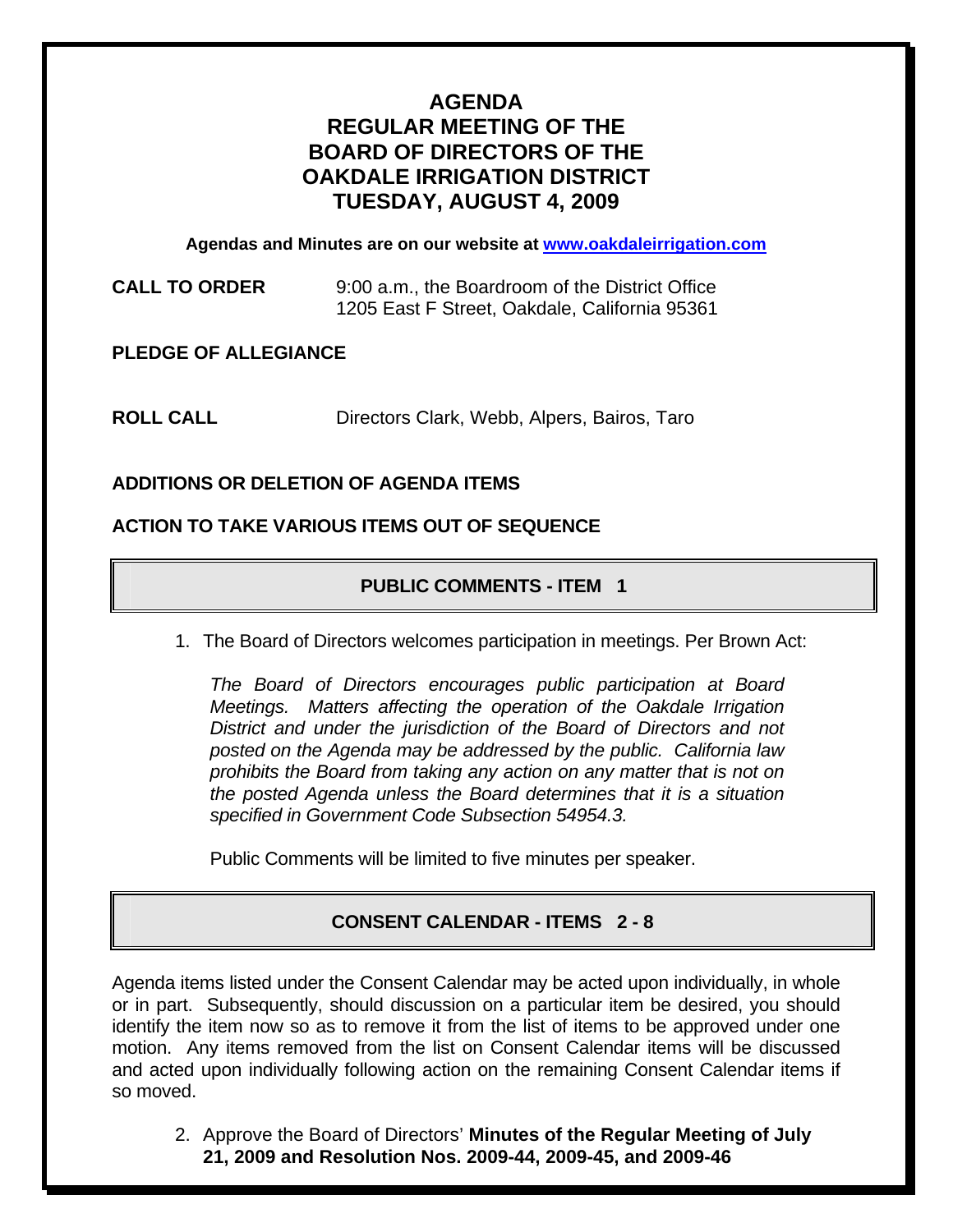- 3. Approve **Oakdale Irrigation District Statement of Obligations**
- 4. Approve **Improvement District Statement of Obligations**
- 5. Approve **Purchase of Replacement Network Computers**
- 6. Approve **Rejection of Claim for Damages Filed by Melodie and Kevin Leichner**
- 7. Approve **Encroachment Agreement on the Mootz Lateral (APN: 063-029- 034/035/055 – Pacific Gas and Electric)**
- 8. Approve **Replacement of Network Server Hardware and Software and Authorize the General Manager to Execute a Work Release for Installation of the Equipment**

**ACTION CALENDAR - ITEMS 9 – 11** 

- 9. Review and take possible action on **Award of Bid for the North Side Regulating Reservoir Project to Lowest Responsive Qualified Bidder**
- 10. Review and take possible action on the **Conditional Award of Bid to Magorian Mines for the South Main Canal and Tunnels Project Given at the July 21, 2009 Board Meeting**
- 11. Review and take possible action **Authorizing the General Manager to Execute an Agreement for the Excavation, Purchase, and Storage of Borrow Material and a Work Release to Rivera and Son Earth Moving and Grading for Borrow Material Excavation (APN: 002-020-006 – Brunk)**

#### **DISCUSSION - ITEM 12 - 14**

- 12. Discussion on 100-Year Celebration.
- 13. Discussion on the use of water transfer revenues
- 14. Discussion on H1N1 virus (swine flu) preparations.

## **COMMUNICATIONS - ITEM 15**

- 15. **Oral Reports and Comments**
	- A. **General Manager's Report on Status of OID Activities**